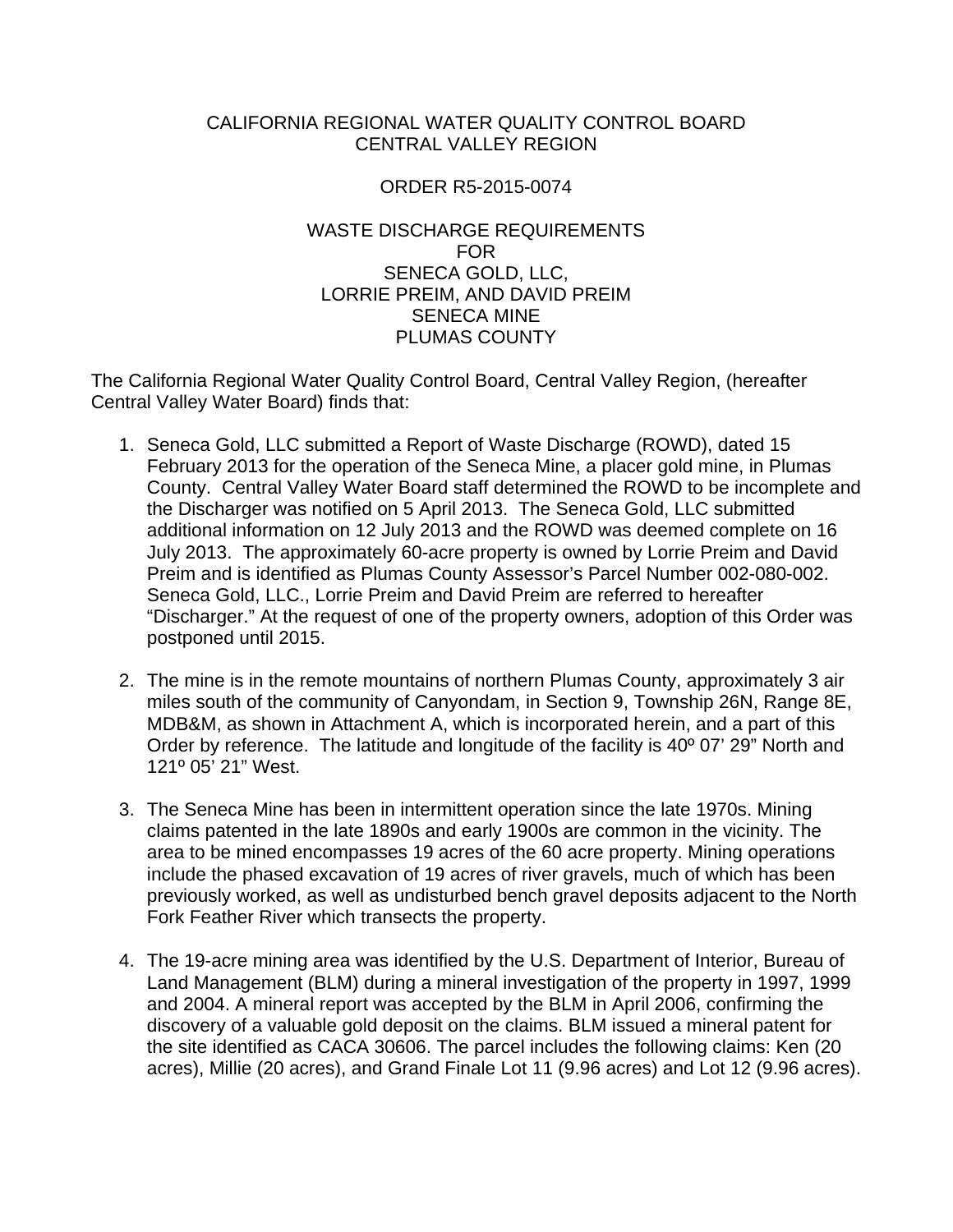- 5. A maximum half-acre mining pit will migrate through the gravel deposits, with reclamation being performed concurrently. The operations will be set back from the North Fork Feather River by establishing a streamside management zone. Storm water runoff is to be routed around the active mining and processing area. Mine waste, including tailings, process water and contact water are to be retained in the active mining and processing area and will not be discharged to the river.
- 6. The active mining operations will proceed in 3 phases and are expected to last 12 years. Mining will be confined to one phase at a time, with gravels sorted adjacent to the mining pit and tailings placed directly back into the pit as it migrates northward. The mining process is shown in Attachment B, which is incorporated herein, and a part of this Order by reference, and is as follows: Existing vegetation will be removed, chipped and stockpiled. Topsoil will then be stripped and stockpiled near the excavation. Excavation of overburden and ore will be completed using bucket type excavator to a maximum depth of 60 feet bgs, but varying per phase (maximum depth for Phases 1 and 2 is 25 feet bgs). Ore bearing material will be transported by end loader to the adjacent portable gold recovery plant. The plant will use mechanical means and process water to separate heavy gold bearing minerals from the placer deposits. The heavy gold bearing minerals will be collected and the gold concentrated with additional water and jigs, sluices, and vibratory tables. No chemicals will be used in the mineral recovery system. The base of the mining pit may be dredged. The resulting tailings comprised of clays, silts, sands, and gravels, will be stockpiled for reclamation or immediately placed in the open mine pit from the previous phase for reclamation. The Operations Plan estimates that a total of 480,000 cubic yards of material will be excavated and returned to the mine over the life of the project.
- 7. The process water pond and settling pond will be a compartment of the migrating mining pit. Process water will be pumped to the mineral recovery circuit. After use, the process water will be returned to the sediment trap where the entrained solids will be settled out. Water will be recycled back into the system via the settling pond. A maximum volume of 24,000 gallons per day will be recycled through the mineral recovery circuit. Makeup water will be obtained as necessary from an existing reserve pond located immediately south of the property.
- 8. The site is periodically inaccessible during the winter due to snow. The mine plans to operate from spring to late fall as the weather and access allows, commonly from April through October. At the end of the operating season, excess water, if any, remaining in the process water pond will be land applied to the surrounding gravel deposits or forest to gain adequate capacity for the winter storm season.
- 9. Excepting a 40-foot buffer along the North Fork Feather River, the proposed mining area comprises approximately 19 acres of Quaternary river gravels and bench gravels derived from the North Fork Feather River. Much of the river gravel deposits within the claim group have been previously mined and support a ruderal grassland on tailings from previous mining operations. Riparian vegetation occurs adjacent to the North Fork Feather River. Westside mixed conifer forest occurs in undisturbed areas of the parcel. A streamside management zone will be established to prevent disturbance to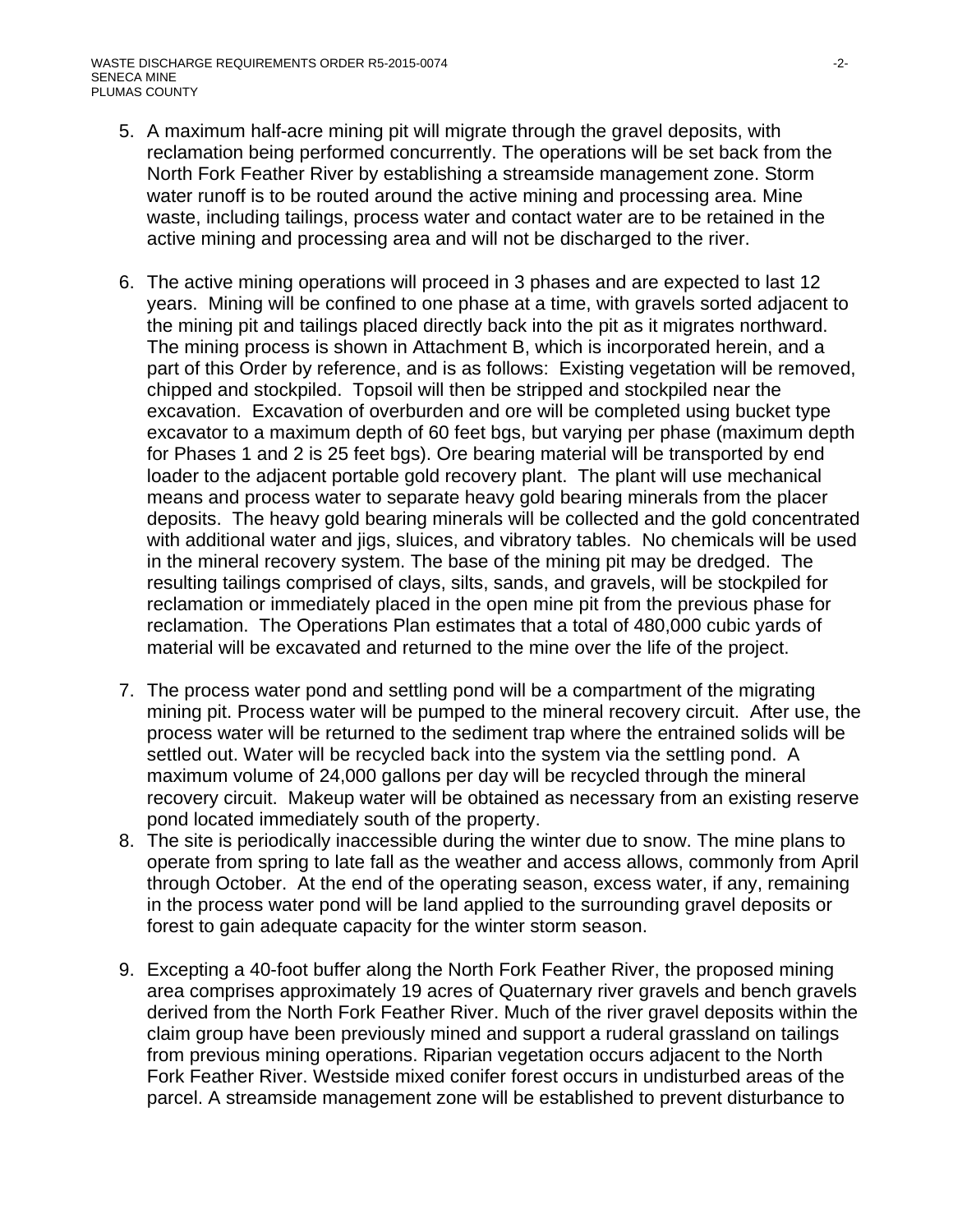riparian vegetation within the setback from the river to maintain an effective shade canopy, maintain slope stability in the river channel, and prevent the creation of sediment sources near the river channel.

### **WASTE CHARACTERIZATION**

10. California Code of Regulations, title 27, section 22480, classifies mining wastes based on an assessment of the potential risk of water quality degradation and states:

> The [Central Valley Water Board] shall assign the waste to Group A, Group B, or Group C according to the following criteria:

> (1) Group A – mining wastes of Group A are wastes that must be managed as hazardous waste pursuant to Chapter 11 of Division 4.5, of Title 22 of this code, provided the [Central Valley Water Board] finds that such mining wastes pose a significant threat to water quality;

(2) Group B – mining waste of Group B are either:

(A) mining wastes that consist of or contain hazardous wastes, that qualify for a variance under Chapter 11 of Division 4.5, of Title 22 of this code, provided that the [Central Valley Water Board] finds that such mining wastes pose a low risk to water quality; or

(B) mining wastes that consist of or contain nonhazardous soluble pollutants of concentrations which exceed water quality objectives for, or could cause, degradation of waters of the state; or

(3) Group C – mining wastes from Group C are wastes from which any discharge would be in compliance with the applicable water quality control plan, including water quality objectives other than turbidity.

- 11. The gravel deposits, as represented by samples obtained in 2012, are classified as Group C mine waste. Metals analyses did not show any metals exceeding the hazardous waste concentrations. Arsenic was detected above the California Human Health Screening Levels and ranged in concentrations from 7.3 to 18 mg/kg which is consistent with ambient soil arsenic concentrations in Northern California. Acid Neutralization Potential to Acid Generation Potential (ANP:AGP) is >55. A ratio greater than 3 is considered a non-acid generating material. Due to the lack of acid generation potential, metals which may have the potential to leach from the waste were evaluated using the Title 22 Waste Extraction Test using deionized water as the extracting agent. No metals were detected above the corresponding MCL. Further, based on the permeability and high transmissivity of the river gravels, and the management of the migrating pit to limit hydraulic head and seepage to the river, waste constituents will be attenuated by at least a factor of 10 and are not expected to impact water quality in the river or adjacent shallow ground water.
- 12. Fuel storage at the site is proposed in above ground storage tanks located at least 100 feet away from surface water and in compliance with requirements for spill prevention, control and countermeasure set forth in CFR 40 Part 112. Alternatively,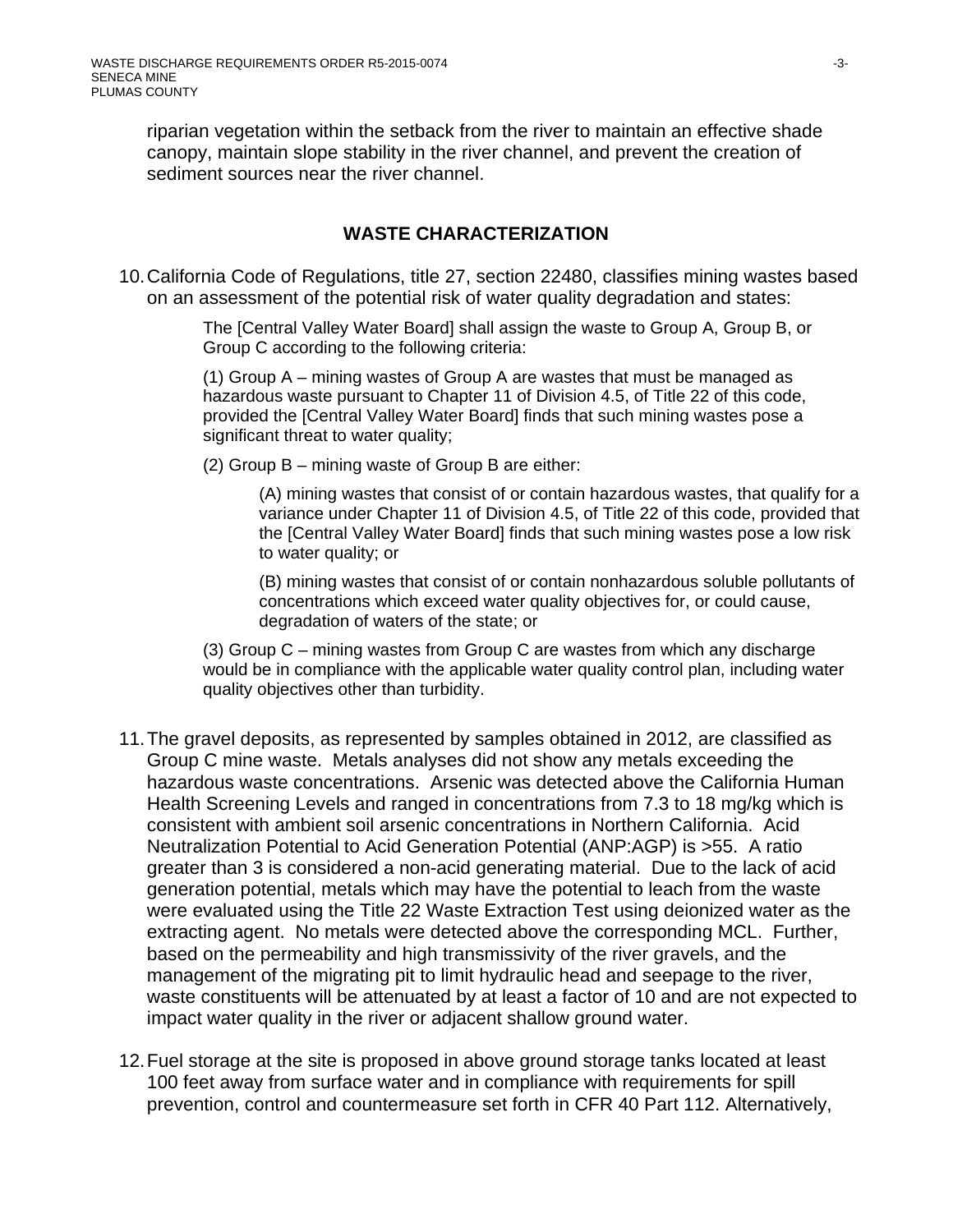fueling will be accomplished by truck bed mounted tank with a capacity of approximately 200 gallons which is exempt from regulation under the Aboveground Petroleum Storage Act. The Discharger reports that, apart from the mobile fuel storage, only minor quantities of lubricants are stored on-site.

13. There is no discharge of domestic wastes at the site. Workers are provided with portable toilets. Sanitary facilities, if proposed, shall be constructed and maintained in conformance with the requirements of the Plumas County Environmental Health Division, and be used only for domestic waste.

### **SURFACE WATER AND GROUND WATER CONDITIONS**

- 14. The North Fork Feather River flows from Lake Almanor, approximately 3½ air miles upstream of the mine, and flows generally southwest through the Sierra Nevada, receiving the East Branch North Fork Feather River near Belden before flowing southeast into the northern arm of Lake Oroville.
- 15. Flow of the North Fork Feather River below Lake Almanor is controlled by Canyon Dam, an earth-filled dam constructed in 1910 and modified in 1927 and 1962. USGS stream station No. 1399500 is located on the North Fork immediately downstream from the dam, at latitude 40°10'06" and longitude 121°05'31". The USGS National Water Information System reports annual peak stream flows recorded at the station, which range from 38 to 2,160 cubic feet per second since 1985 and are typically below 1,000 cfs.
- 16. As presented in the ROWD, surface water samples were obtained from the North Fork Feather River near the upstream and downstream site boundaries and were analyzed for total and dissolved metals. Metals concentrations detected in the samples did not exceed the corresponding Primary Maximum Contaminant Level (MCL) values for drinking water. Total manganese concentrations (86 µg/L in both upstream and downstream samples) exceeded the Secondary MCL (50 µg/L; a taste and odor threshold) for manganese in drinking water. Because the upstream and downstream values are equal, the site does not appear to contribute to manganese in the river. No process water will be discharged from the site to the river; however, the screening discussed above was done to ensure there are not indirect impacts to water quality in the river from the site.
- 17. Groundwater levels within the mining area are expected to be similar to surface water levels in the North Fork Feather River, although surface water runoff and groundwater seepage from the river canyon slopes may also affect groundwater depth within the gravels. The river and bench gravels are highly permeable, and rapid seepage was encountered in two exploratory trenches at depths of five to six feet below ground surface (bgs). Because of the high transmissivity of the river gravel deposits, shallow groundwater in the deposits is expected to have similar characteristics to those of surface water, which will be monitored pursuant to the attached Monitoring and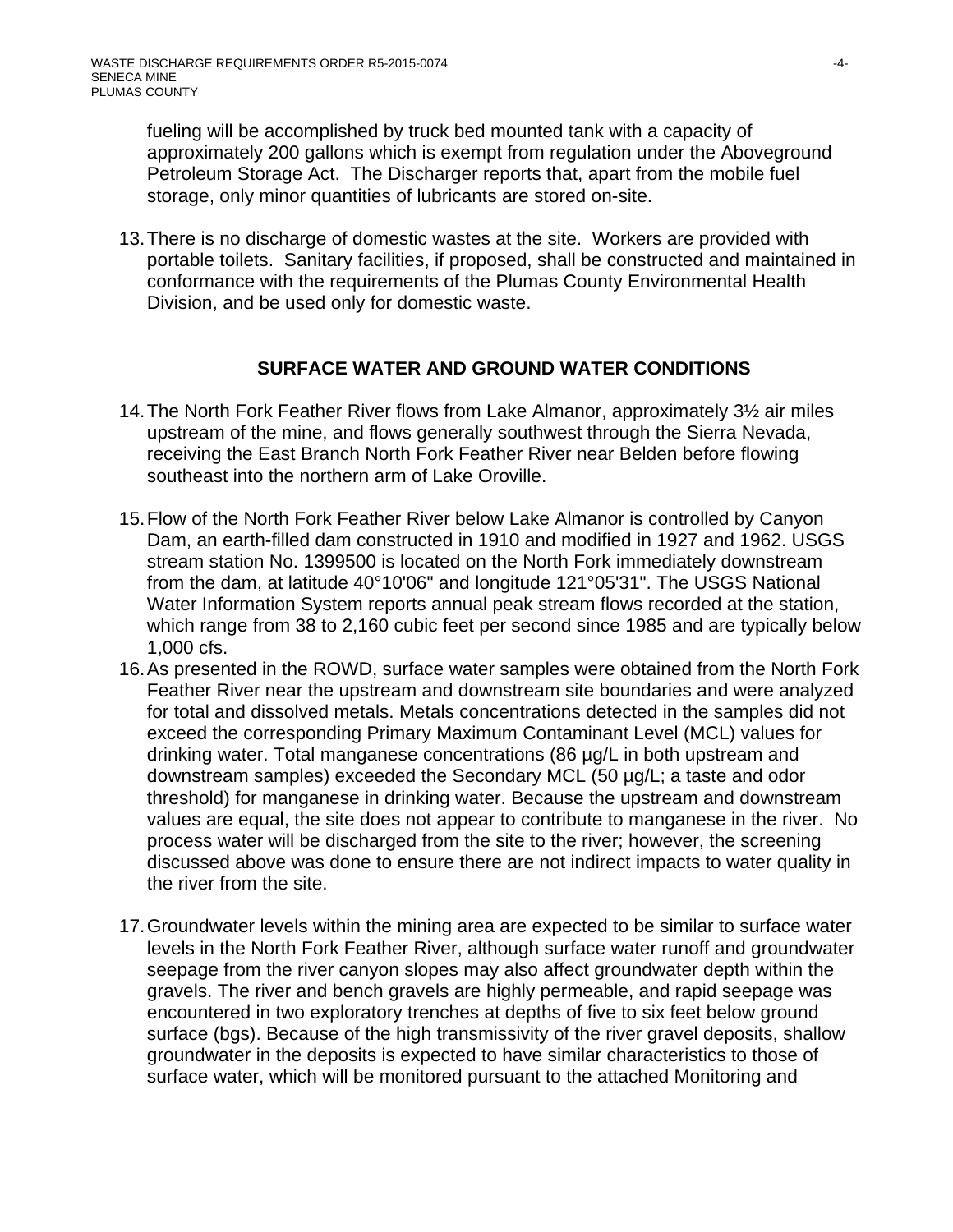Reporting Program. Storm water discharges from the site will be monitored under the General Industrial Storm Water Permit.

18. The mine is located on the North Fork Feather River downstream of Lake Almanor in Hydrologic Area 518.40. The North Fork Feather River is tributary to Lake Oroville.

# **Basin Plan, Beneficial Uses and Regulatory Considerations**

- 19. The Central Valley Water Board adopted the *Water Quality Control Plan for the Sacramento River and the San Joaquin River Basins,* Fourth Edition, revised October 2011 (hereafter Basin Plan), which designates beneficial uses, establishes water quality objectives, and contains implementation plans and policies for protecting waters of the basin, including plans and policies adopted by the State Water Board and incorporated by reference into the Basin Plan. These Waste Discharge Requirements implement the Basin Plan pursuant to Water Code 13263(a) of the California Water Code.
- 20. The Basin Plan includes a water quality objective for chemical constituents that, at a minimum, requires waters designated as domestic or municipal supply to meet the MCLs specified in Title 22 of the California Code of Regulations. The Basin Plan's incorporation of these provisions by reference is prospective, and includes future changes to the incorporated provisions as the changes take effect. The Basin Plan recognizes that the Central Valley Water Board may apply limits more stringent than MCLs to ensure that waters do not contain chemical constituents in concentrations that adversely affect beneficial uses.
- 21. The Basin Plan establishes numerical and narrative water quality objectives for surface water and groundwater within the basin. Numerical water quality objectives are maximum limits directly applicable to the protection of designated beneficial uses of the water. The Basin Plan requires that the Central Valley Water Board, on a case-bycase basis, follow specified procedures to determine maximum numerical limitations that apply the narrative objectives when it adopts waste discharge requirements.
- 22. The narrative toxicity objective contained within the Basin Plan requires that groundwater be maintained free of toxic substances in concentrations that produce detrimental, physiological responses in human, animal, plant, or aquatic life associated with designated beneficial uses.
- 23. The beneficial uses cited in the Basin Plan for North Fork Feather River are municipal and domestic supply; power generation; water contact recreation; non-contact water recreation; cold freshwater habitat; spawning, reproduction and/or early development of fish; and wildlife habitat.
- 24. The beneficial uses of underlying groundwater are municipal and domestic supply,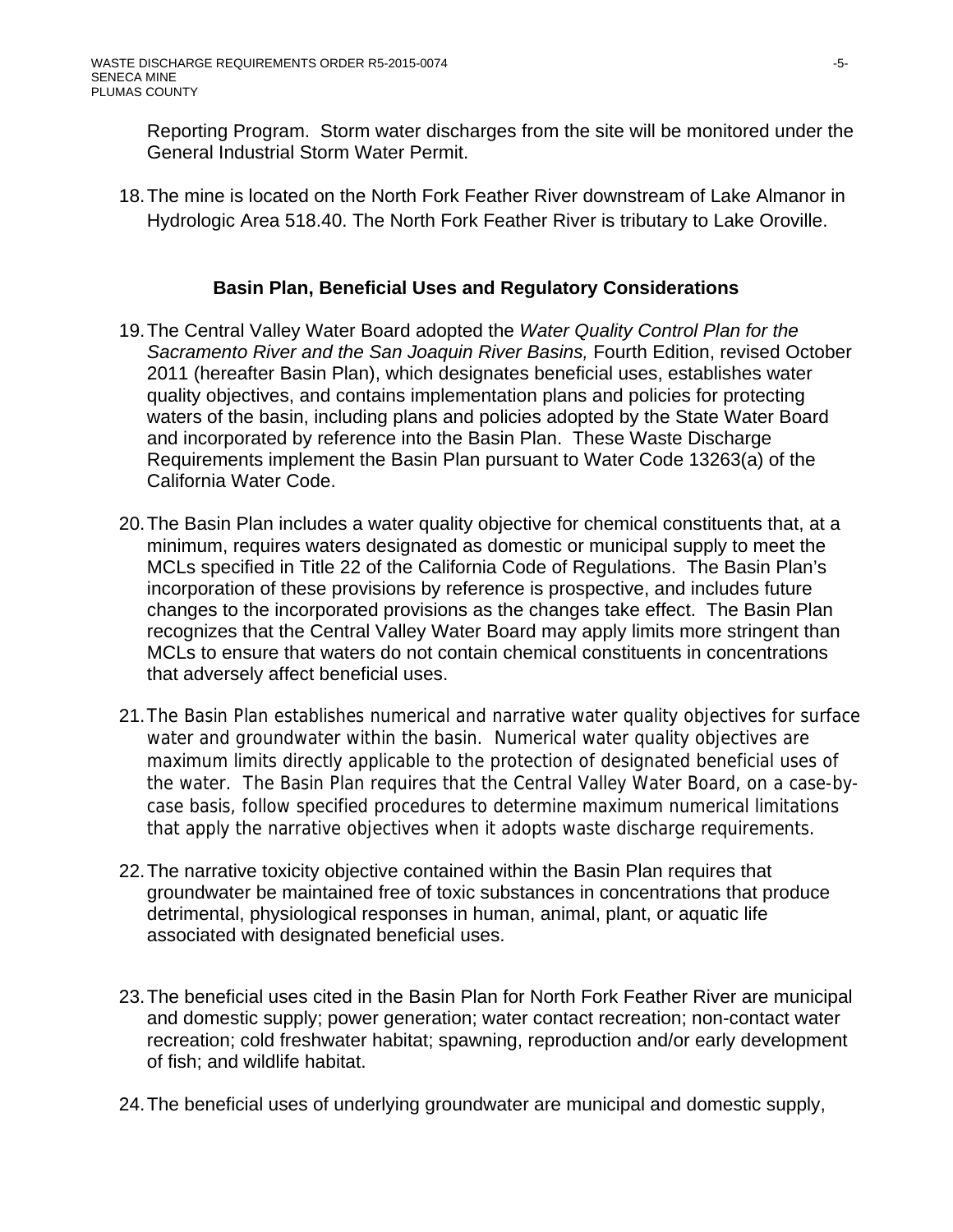agricultural supply, industrial service supply, and industrial process supply.

- 25. The average annual precipitation at the site is approximately 41 inches as measured at the Quincy, Plumas County, California weather station based on data from the National Climate Data Center (NCDC).
- 26. Average annual evapotranspiration is approximately 54 inches based on the Reference Evapotranspiration Map prepared by the California Irrigation Management Information System (CIMIS).
- 27. State Water Resources Control Board Resolution No. 68-16 ("Policy with Respect to Maintaining High Quality Waters of the State") (hereafter Resolution 68-16) prohibits degradation of groundwater unless it has been shown that:
	- a. The degradation is consistent with the maximum benefit to the people of the State;
	- b. The degradation will not unreasonably affect present and anticipated beneficial uses;
	- c. The degradation does not result in water quality less than that prescribed in state and regional policies, including violation of one or more water quality objectives; and
	- d. The discharger employs best practicable treatment and control (BPTC) to minimize degradation.
- 28. The Discharger conducted a simple anti-degradation analysis in the ROWD that evaluated the potential impacts of the discharge on groundwater quality. The size of the active mining area is limited to two acres, and the active mining pit is limited to one-half acre. The process water pond and mining pit will capture storm water and snowmelt from the active mining area; other surface water runoff will be routed around the active mining area. The aerial extent of the process water pond in relation to the groundwater basin is minuscule. Salt buildup in the process water pond and mine pit from evaporation or dissolution of mineral deposits will be limited, as the evaporation rate is relatively low due to the high elevation of the facility (4,000 ft) and its location at the bottom of a canyon limiting direct exposure to sunlight, the well washed gravel deposits do not contain reactive mineral deposits, the mine pit will be constantly backfilled as the mining activity moves over the site, and excess water in the process pond will be used for dust control at the end of the year to assure the pond has the required capacity to contain the storm water expected over the inactive winter period. Further, no chemical reagents will be used in the gold recovery process.
- 29. Based on the above, the infiltration of water from the mining operation has a low potential to degrade groundwater due to physical and chemical nature of the mineral deposit and seasonal operations. Therefore, the discharge is consistent with the Antidegradation Policy and the Basin Plan. However to confirm the mining operations are not impacting ground water or the surface waters into which the ground water flows, monitoring of surface waters upstream and downstream of the facility is required.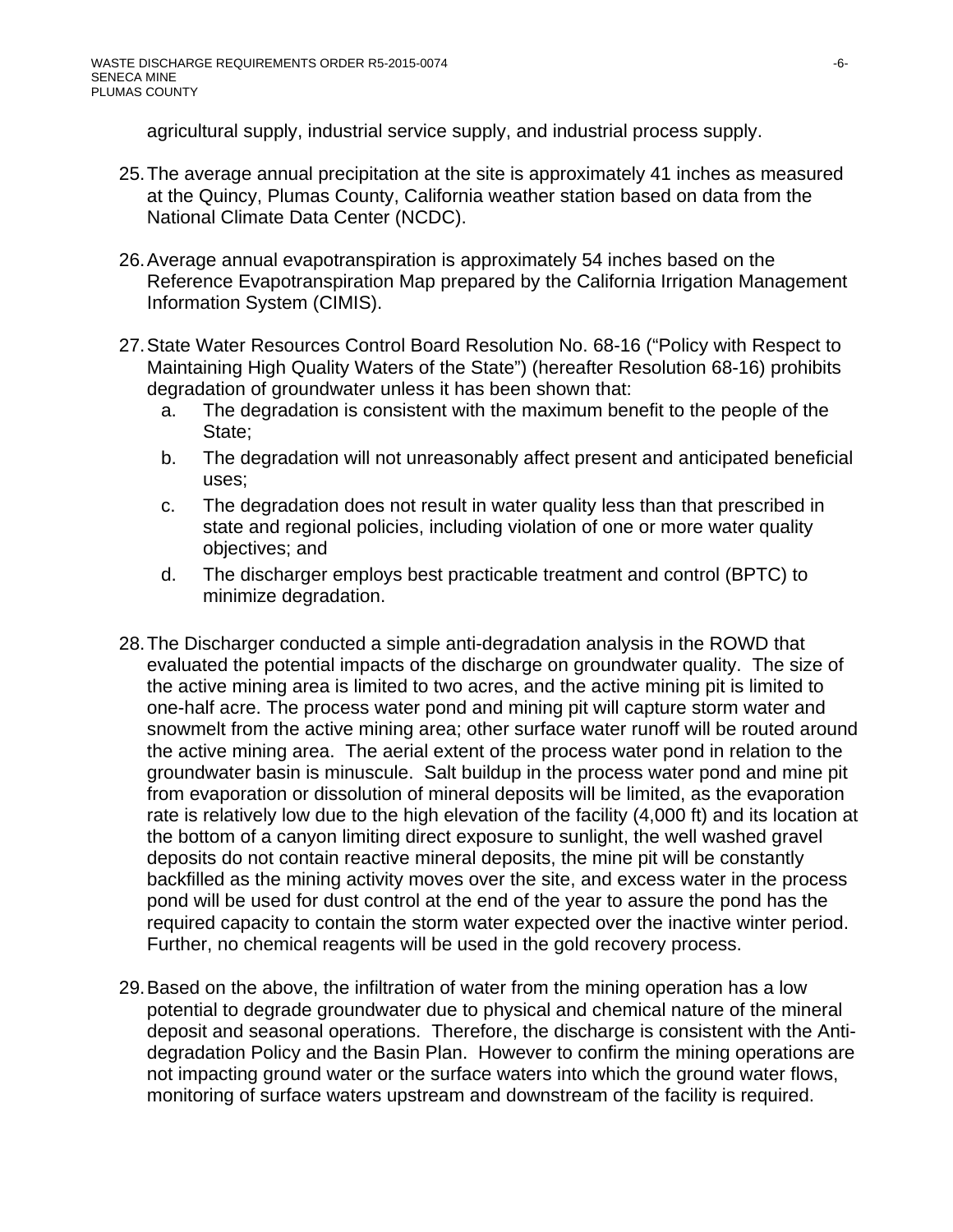30. Water Code section 13267 states, in relevant part, that

"In conducting an investigation … the Regional Board may require that any person who has discharged, discharges, or is suspected of having discharged or discharging, or who proposes to discharge within its region … shall furnish under penalty of perjury, technical or monitoring program reports which the regional board requires. The burden, including costs of these reports shall bear a reasonable relationship to the need for the reports and the benefits to be obtained from the reports. In requiring those reports, the regional board shall provide the person with a written explanation with regard to the need for the reports, and shall identify the evidence that supports requiring that person to provide the reports."

The reports required by Monitoring and Reporting Program R5-2015-0074 are necessary to assure compliance with these waste discharge requirements. The Discharger operates facilities that discharge wastes subject to this Order.

31. Federal Regulations for storm water discharges were promulgated by USEPA on November 16, 1990 (40 CFR Parts 122, 123, and 124) which require specific categories of facilities discharging storm water associated with industrial activity to obtain NPDES permits and to implement Best Available Technology Economically Achievable and Best Conventional Pollution Control Technology to reduce or eliminate industrial storm water pollution.

The State Water Resource Control Board (SWRCB) adopted Order No. 97-03-DWQ (General Permit No. CAS000001), on April 17, 1997, specifying waste discharge requirements for discharge of storm water associated with industrial activities, excluding construction activities, and requiring submittal of a Notice of Intent (NOI) by industries to be covered by the permit. The operator has submitted the NOI and is currently covered by the General Permit. The General Permit was renewed on 1 April 2014 and the renewed permit will be effective 1 July 2015.

32.Title 27 of the California Code of Regulations (hereafter Title 27) contains regulatory requirements for the treatment, storage, processing, and disposal of solid waste. However, Title 27 exempts certain activities from its provisions. Discharges regulated by this Order are exempt from Title 27 pursuant to provisions that exempt regulated wastewater discharges. Title 27, section 20090 states, in part:

> "(b) Wastewater - Discharges of wastewater to land, including but not limited to evaporation ponds, percolation ponds, or subsurface leachfields if the following conditions are met:

(1) the applicable [Regional Board] has issued WDRs, reclamation requirements, or waived such issuance;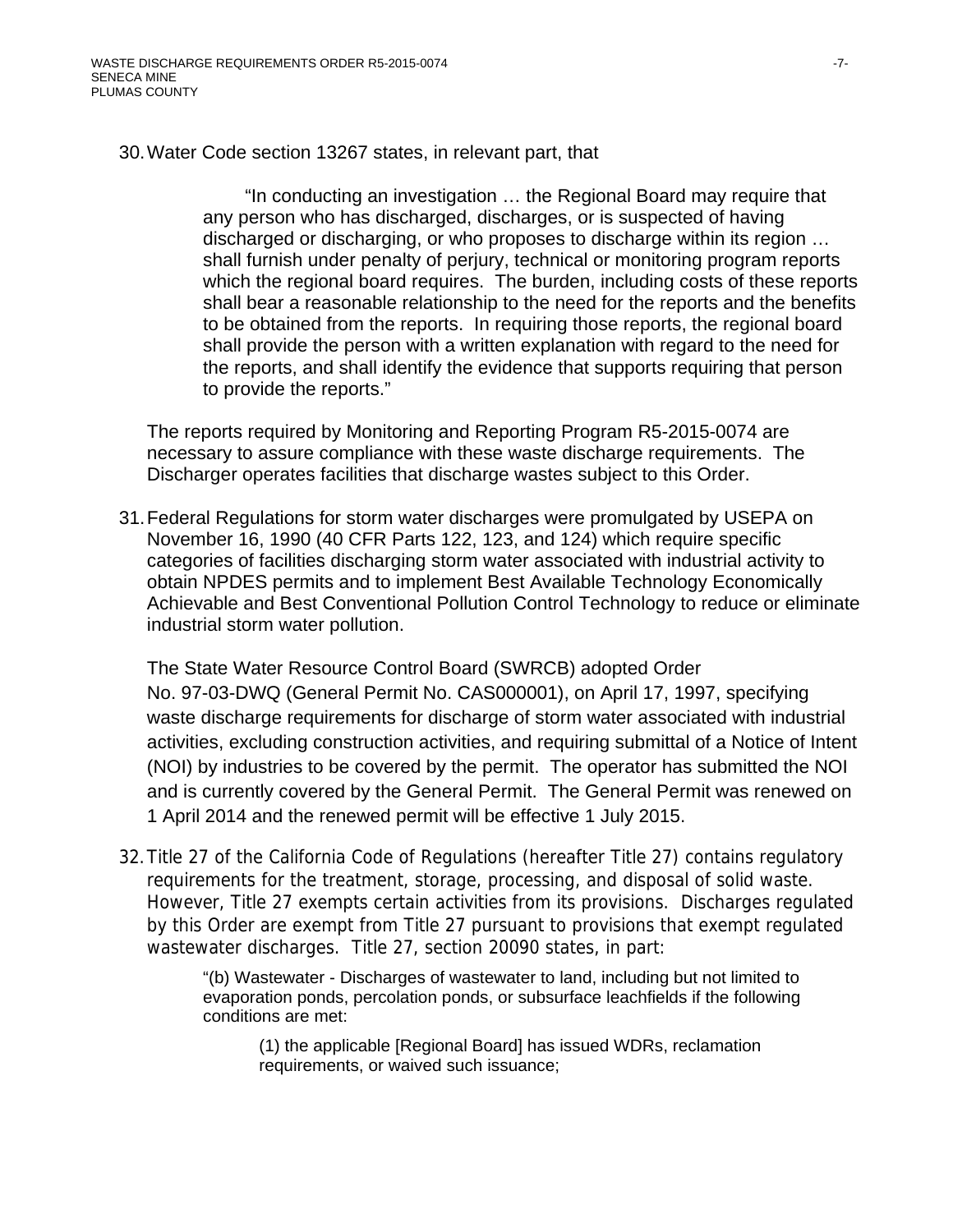(2) the discharge is in compliance with the applicable water quality control plan; and

(3) the wastewater does not need to be managed according to Chapter 11, Division 4.5, Title 22 of this code as a hazardous waste."

The discharge authorized herein is exempt from the requirements of Title 27 because the Central Valley Water Board is issuing these waste discharge requirements, the discharge complies with the Basin Plan, and the wastewater does not need to be managed as a hazardous waste.

33. Based on the limited volume of the discharge, the seasonal nature of the discharge, the use of excess process water at the end of the year for dust control or land application to the surrounding gravel deposits or forest to regain pond capacity for the winter/spring inactive period (100-year annual precipitation plus the 25-year, 24- hour storm event), the character of the waste (Group C mining waste), and the site-specific soil and groundwater conditions, the discharge has a low potential to degrade groundwater quality. Therefore, shallow groundwater monitoring is not necessary unless the discharge changes significantly or new information regarding the threat to groundwater quality becomes available. To confirm the mining operations do not have an adverse impact on ground water or surface waters in the area, monitoring of the process water and surface water upstream and downstream of the mining operation is required.

### **CEQA**

34. To fulfill requirements imposed by the California Environmental Quality Act ("CEQA")(Pub. Resources Code, § 21000 et seq.), Plumas County prepared and circulated an Initial Study and Mitigated Negative Declaration that contained an analysis of the potential for the planned expansion to result in significant environmental effects. The Board, acting as a responsible agency, was consulted during the development of these documents. On 18 July 2014, Plumas County certified the Initial Study and Mitigated Negative Declaration.

## **THREAT AND COMPLEXITY DETERMINATION**

- 35. Based on the threat and complexity of the discharge, the Facility is determined to be classified 2-C as defined below:
	- a. "Category "2" threat to water quality, defined as,– "Those discharges of waste that could impair the designated beneficial uses of the receiving water, cause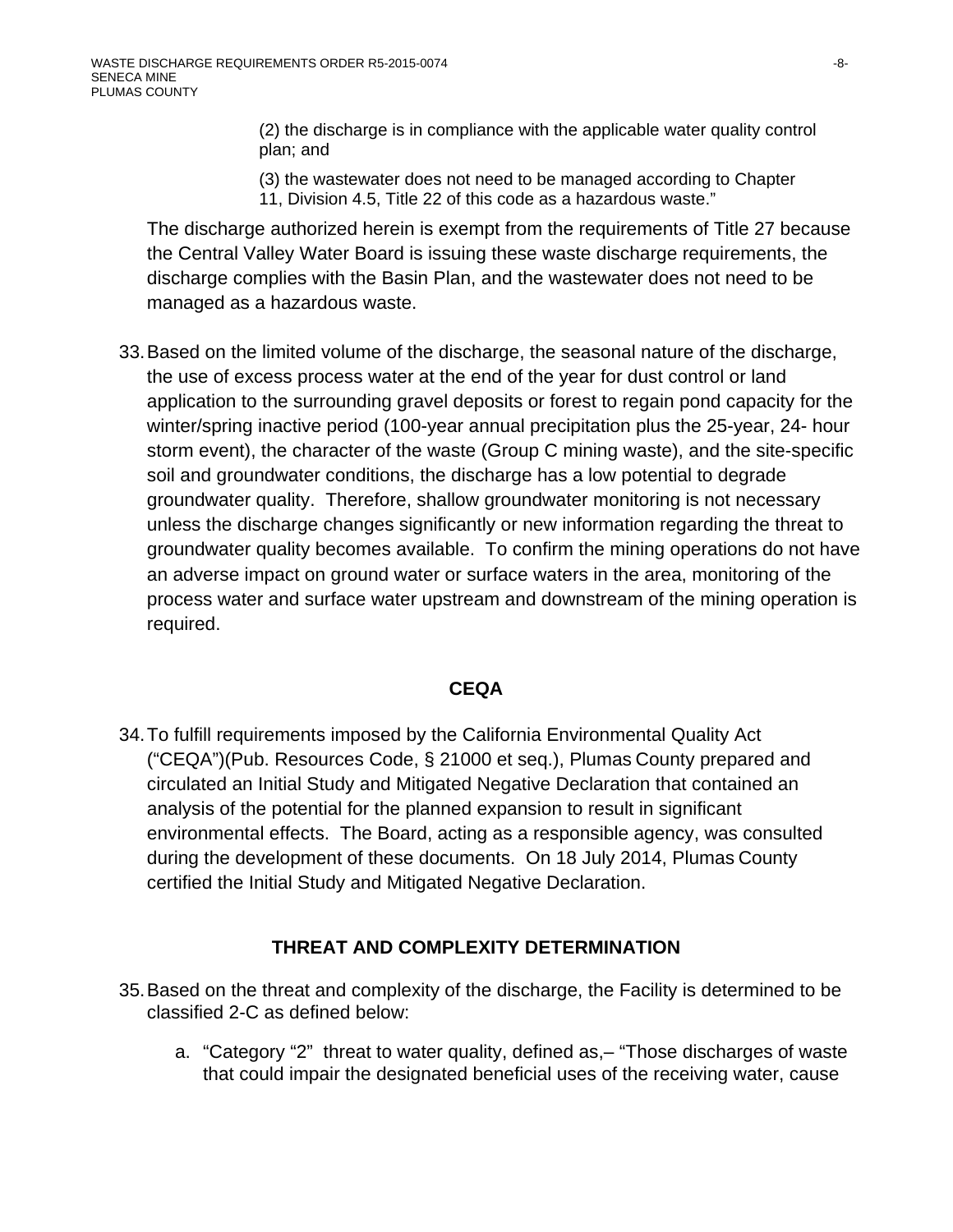short-term violations of water quality objectives, cause secondary drinking water standards to be violated, or cause a nuisance."

- b. Category "C" complexity, defined as, "Any discharger for which waste discharge requirements have been prescribed pursuant to Section 13263 of the Water Code not included in Category A or Category B as described above. Included are dischargers having no waste treatment systems or that must comply with best management practices, dischargers having passive treatment and disposal systems, or dischargers having waste storage systems with land disposal."
- 36. Assurances of financial responsibility to cleanup foreseeable releases from this facility are required based on:
	- a. The facility is inaccessible during the winter and early spring when rain-onsnow events and high surface water runoff are expected and surface water control structures are vulnerable to damage,
	- b. The financial assets available to the property owners and the mine operator (a Limited Liability Company), to respond to large scale discharges of sediment or other pollutants into the pristine surface waters are unknown.
- 37. Pursuant to Water Code section 13263(g), discharge is a privilege, not a right, and adoption of this Order does not create a vested right to continue the discharge

### **PUBLIC NOTICE**

- 38. All the above and the supplemental information and details in the attached Information Sheet, which is incorporated herein by reference, were considered in establishing the following conditions of discharge.
- 39. The Central Valley Water Board has notified the Discharger and interested agencies and persons of its intent to prescribe waste discharge requirements for this discharge and has provided them with an opportunity for a public hearing and an opportunity to submit their written comments and recommendations.
- 40. The Central Valley Water Board, in a public meeting, heard and considered all comments pertaining to the discharge.

**IT IS HEREBY ORDERED** that Seneca Gold, LLC, Lorrie Preim and David Preim, their agents, successors, and assigns, in order to meet the provisions contained in Division 7 of the Water Code and regulations adopted thereunder, shall comply with the following: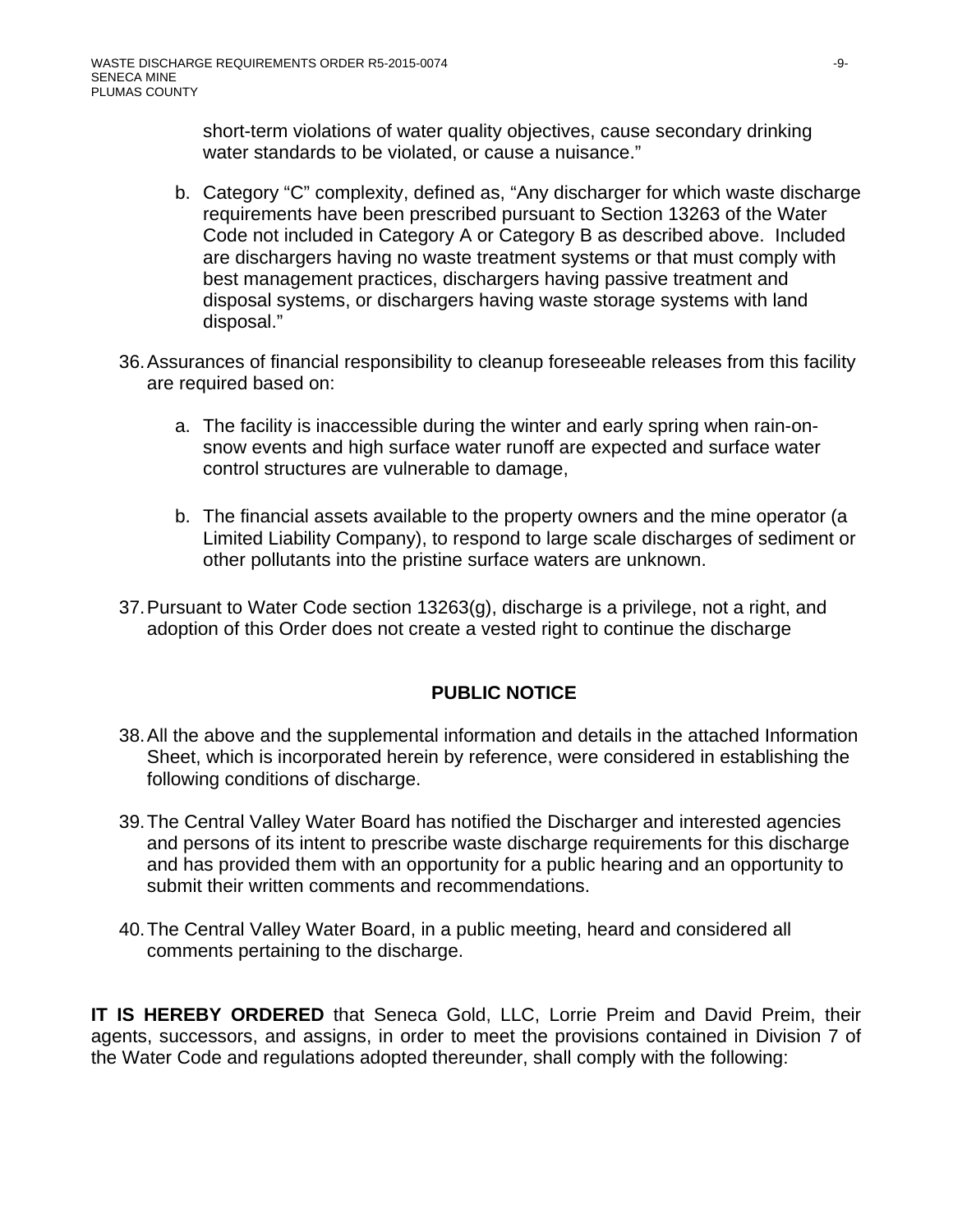### **A. Discharge Prohibitions**

- 1. The discharge of wastes, including earthen material and process water to surface waters or surface water drainage courses is prohibited.
- 2. The discharge of wastes and process water in a manner different than specified in Findings numbers 5 through 8 is prohibited.
- 3. The use of flocculating agents or other chemical additives in any part of the process is prohibited.
- 4. The discharge of waste classified as "designated" as defined in California Water Code 13173, in a manner that causes a violation of groundwater limitations is prohibited
- 5. The discharge or deposit of waste other than process water and settled solids to the mining pit and process water pond is prohibited.
- 6. The discharge of process water except to the process water pond and to land application as allowed for in Discharge Specifications No. 7 & 8 is prohibited.
- 7. The discharge of wash water or accumulated surface water to the process water pond when freeboard is less than two feet is prohibited, except if lesser freeboard does not threaten the integrity of the pond, no overflow of the pond occurs, and the lesser freeboard is due to direct precipitation or storm water runoff occurring as a result of annual precipitation with greater than a 100-year recurrence interval, or a storm event with an intensity greater than a 25-year, 24-hour storm event.
- 8. Discharge of hazardous wastes, as that term is defined in California Code of Regulations, Title 22, section 66261.1 et seq. is prohibited.
- 9. All areas not identified on the site plan as areas designated for extraction, stockpiles, processing equipment, structures, settling ponds, parking, roads, etc. shall be designated as non-disturbance areas. No vegetation removal, grading, stockpiles, equipment storage, building of structures, or other disturbance shall take place in the designated non-disturbance areas.
- 10. There shall be no side casting of any soil, overburden and/or rock, and no vegetation removal or other disturbance in non-disturbance areas.

## **B. Discharge Specifications**

- 1. Objectionable odors originating at this facility shall not be perceivable beyond the limits of the activity area.
- 2. All stockpiled products, wastes, and overburden materials shall be managed to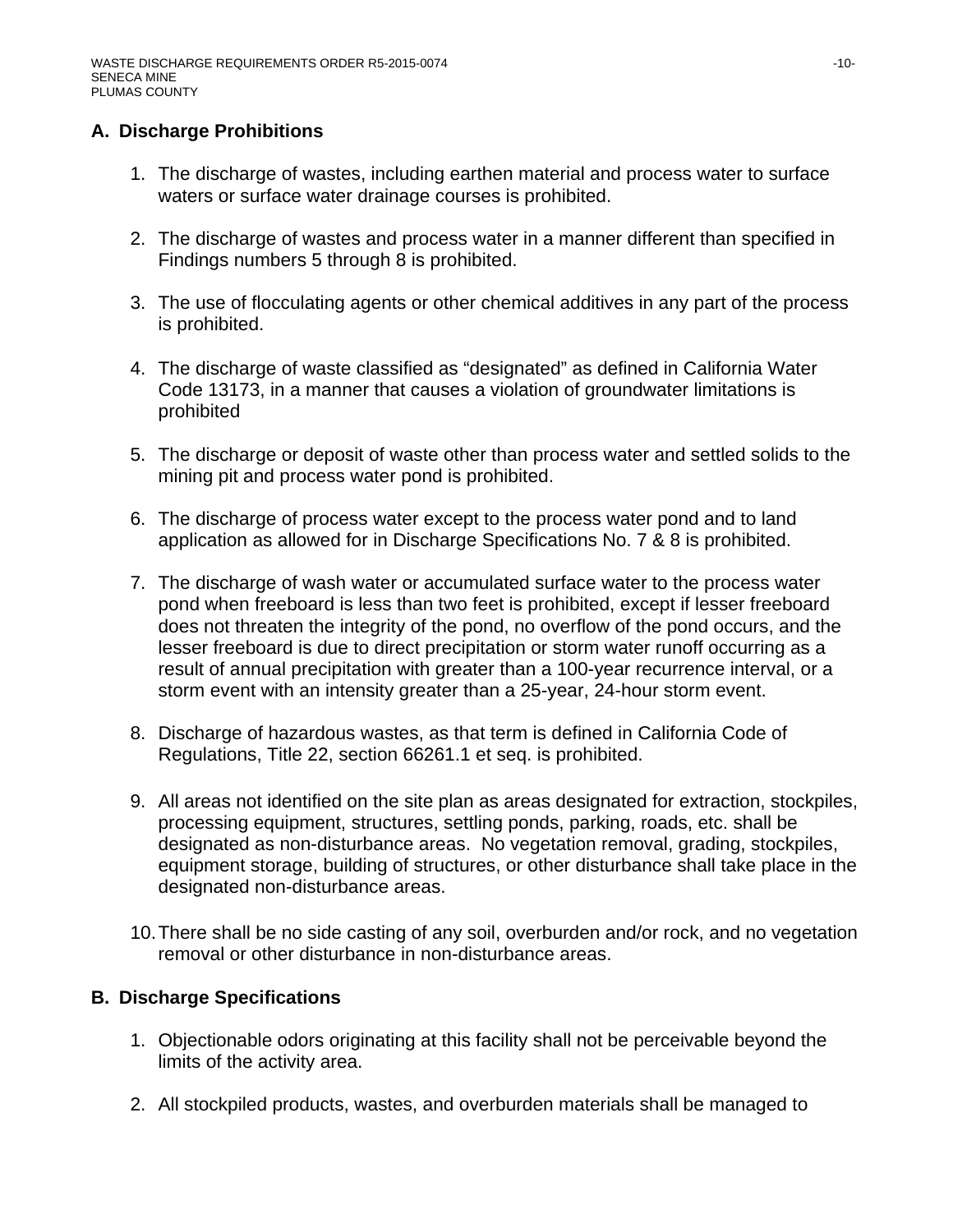prevent erosion of sediment to surface water drainage courses.

- 3. Dams, levees, and other earthworks intended to hold or convey water shall be designed and constructed under the direct supervision of and certified by a California Registered Civil Engineer or Certified Engineering Geologist having expertise in the design of such earthworks.
- 4. The mining pit and associated settling pond shall be designed, constructed, operated and maintained to prevent inundation or washout due to floods with return period of 100 years.
- 5. Waste water treatment, storage and disposal shall not cause pollution or a nuisance as defined by California Water Code Section 13050.
- 6. The mining pit and associated settling pond shall have sufficient capacity to accommodate allowable process water flow and design seasonal precipitation and ancillary inflow to prevent inundation or washout during winter months and not encroaching into the required two feet freeboard. Design seasonal precipitation shall be based on total annual precipitation using a return period of 100 years, distributed monthly in accordance with historical rainfall patterns plus the 25-year, 24-hour storm event.
- 7. The discharger shall install and maintain a pond water and mine pit freeboard gauge so freeboard can be readily assessed.
- 8. Excess process water present the mining pit and associated settling pond at the end of the seasonal operations may be land applied to the surrounding forest at agronomic rates (Specific Conductivity not greater than 700 µmhos/cm) to gain capacity to meet the Discharge Specification 5.
- 9. The land application of excess process water shall not result in the discharge of water or the transport of sediment to surface water drainage courses. The excess water shall not be applied to barren slopes or bedrock, but to areas of sufficient permeability to absorb the discharge and not result in visible erosion or runoff.
- 10. On or about October 15 of each year, the Discharger shall provide documentation that the mining pit and settling pond have available storage capacity at least equal the volume necessary to comply with Discharge Specifications B.5. The documentation shall consist of a statement by a Licensed Civil Engineer attesting to the pond's capacity and bear the signature and the professional stamp of the Licensed Civil Engineer.
- 11. Within one month of the conclusion of annual mining operations, the Discharger shall submit a report describing what actions have been taken to stabilize earthen materials from erosion and transport into surface waters over the winter period and a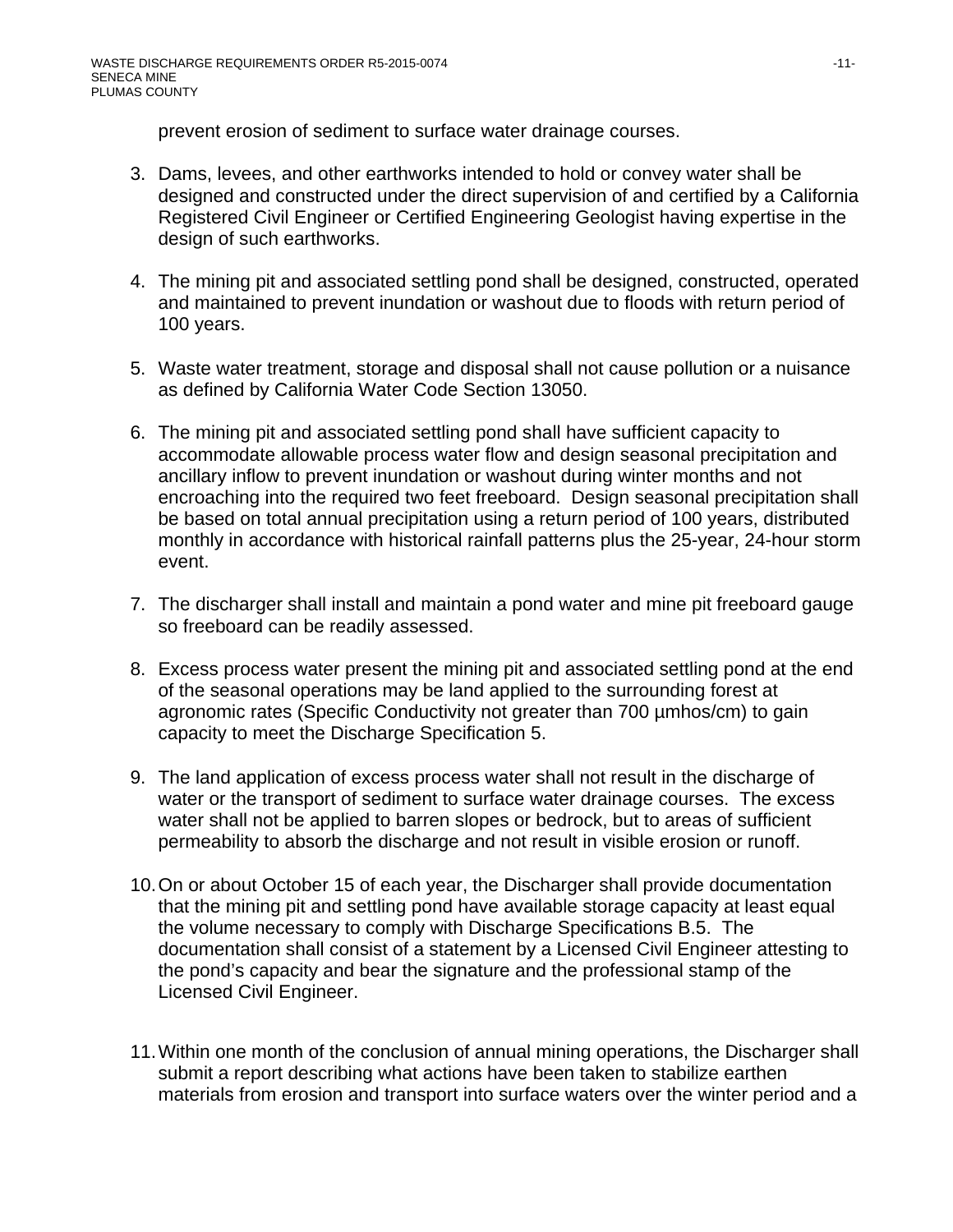statement stating that all fuels, lubricants, petroleum products, and other materials deleterious to water quality have been removed from the site for the winter period.

- 12. Except for recycled process water and solids removed from the process water pond and used to backfill the mined excavation, the discharge shall remain within the process water pond and mining pit at all times.
- 13. Fines removed from the process water pond or settling ponds shall be stored or placed in a manner that prevents erosion and migration of the material.

# **C. Groundwater Limitations**

1. The discharge, in combination with other sources, shall not cause underlying groundwater to contain waste constituents in concentrations statistically greater than background water quality.

# **D. Financial Assurances**

1. The Discharger shall obtain and maintain assurances of financial responsibility for initiating and completing corrective action for all known and reasonable foreseeable releases from the mine in an amount approved by the Executive Officer, and shall submit the financial assurance mechanism to the Executive Officer for approval prior to commencing mining operations.

## **E. Provisions**

- 1. **By 1 October 2015**, the Discharger shall submit a copy of its most recent Site Reclamation Plan if it differs from the June 2013 Surface Mining and Reclamation Plan. As the reclamation plans are updated or revised, the Discharger shall immediately forward such plans to this office.
- 2. The Discharger shall maintain continuous coverage under the Water Quality Order No. 97-03-DWQ, the *General Permit for Dischargers of Storm Water Associated with Industrial Activities,* or, if Order No. 97-03-DWQ is renewed, the most current version.
- 3. The Discharger shall comply with Monitoring and Reporting Program R5-2015-0074, which is part of this Order, and any revisions thereto as ordered by the Executive Officer.
- 4. In the event of any change in control or ownership of land or waste discharge facilities described herein, the Discharger shall notify the succeeding owner or operator of the existence of this Order by letter, a copy of which shall be immediately forwarded to this office. To assume operation under this Order, the succeeding owner or operator must apply in writing to the Executive Officer requesting transfer of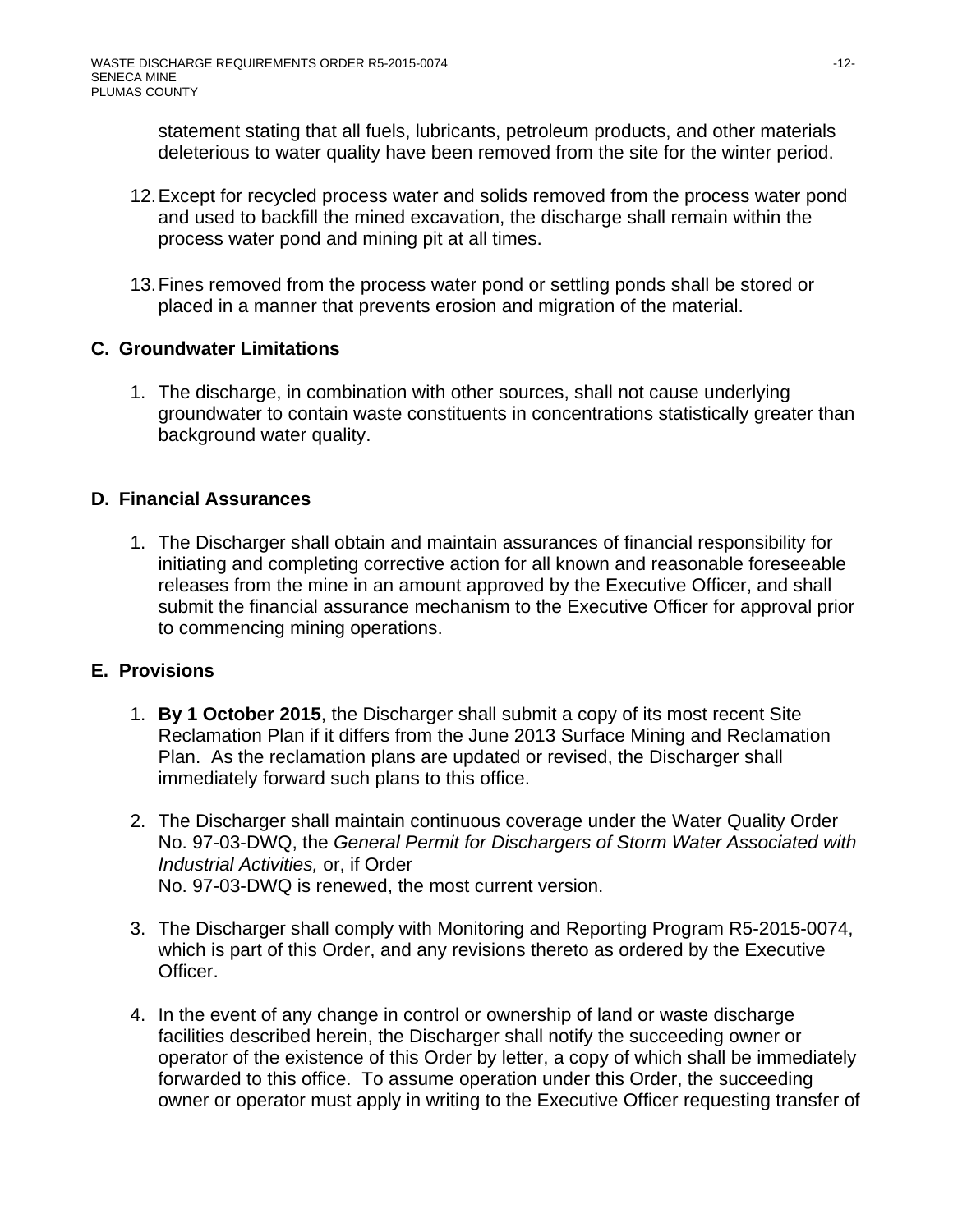the Order. The request must contain the requesting entity's full legal name, the state of incorporation if a corporation, the name and address and telephone number of the persons responsible for contact with the Regional Board, and a statement. The statement shall comply with the signatory paragraph of Standard Provision B.3 and state that the proposed owner or operator assumes full responsibility for compliance with this Order. Failure to submit the request shall be considered a discharge without requirements, a violation of the California Water Code. Transfer shall be approved or disapproved by the Executive Officer.

- 5. The Discharger shall immediately notify the Central Valley Water Board by telephone whenever a violation of these WDRs or an adverse condition that may impair water quality occurs as a result of the extraction operations or the discharge; written confirmation shall follow within two (2) weeks.
- 6. The Discharger shall report promptly to the Central Valley Water Board any material change or proposed change in the character, location, or volume of the discharge. The Discharger shall obtain confirmation from the Central Valley Water Board that such proposed modifications are acceptable under the terms of these WDRs. Confirmation or new WDRs shall be obtained before any modifications are implemented. If the Executive Officer does not disapprove the proposed change within 60 days of receiving a written report describing the proposed change, the discharger may proceed in accordance with the proposed modifications. Possible changes under these WDRs include, but are not limited to, the need to expand the settling basins and/or the need to use flocculating agent in the settling ponds.
- 7. The requirements of all concerned governmental agencies having jurisdiction by law including, but not limited to, the issuance of appropriate permits shall be met.
- 8. A copy of all reports required by this Order shall be forwarded to Plumas County Planning and Building Services.
- 9. The Discharger must comply with all conditions of this Order, including timely submittal of technical and monitoring reports as directed by the Executive Officer. Violations may result in enforcement action, including Central Valley Water Board or court orders requiring corrective action or imposing civil monetary liability, or in revision or rescission of this Order.
- 10. A copy of this Order shall be kept at the discharge facility for reference by operating personnel. Key operating personnel shall be familiar with its contents.
- 11. The Central Valley Water Board will review this Order periodically and will revise requirements when necessary.
- 12. If, in the opinion of the Executive Officer, the Discharger fails to comply with the provisions of this Order, the Executive Officer may refer this matter to the Attorney General for judicial enforcement, may issue a complaint for administrative civil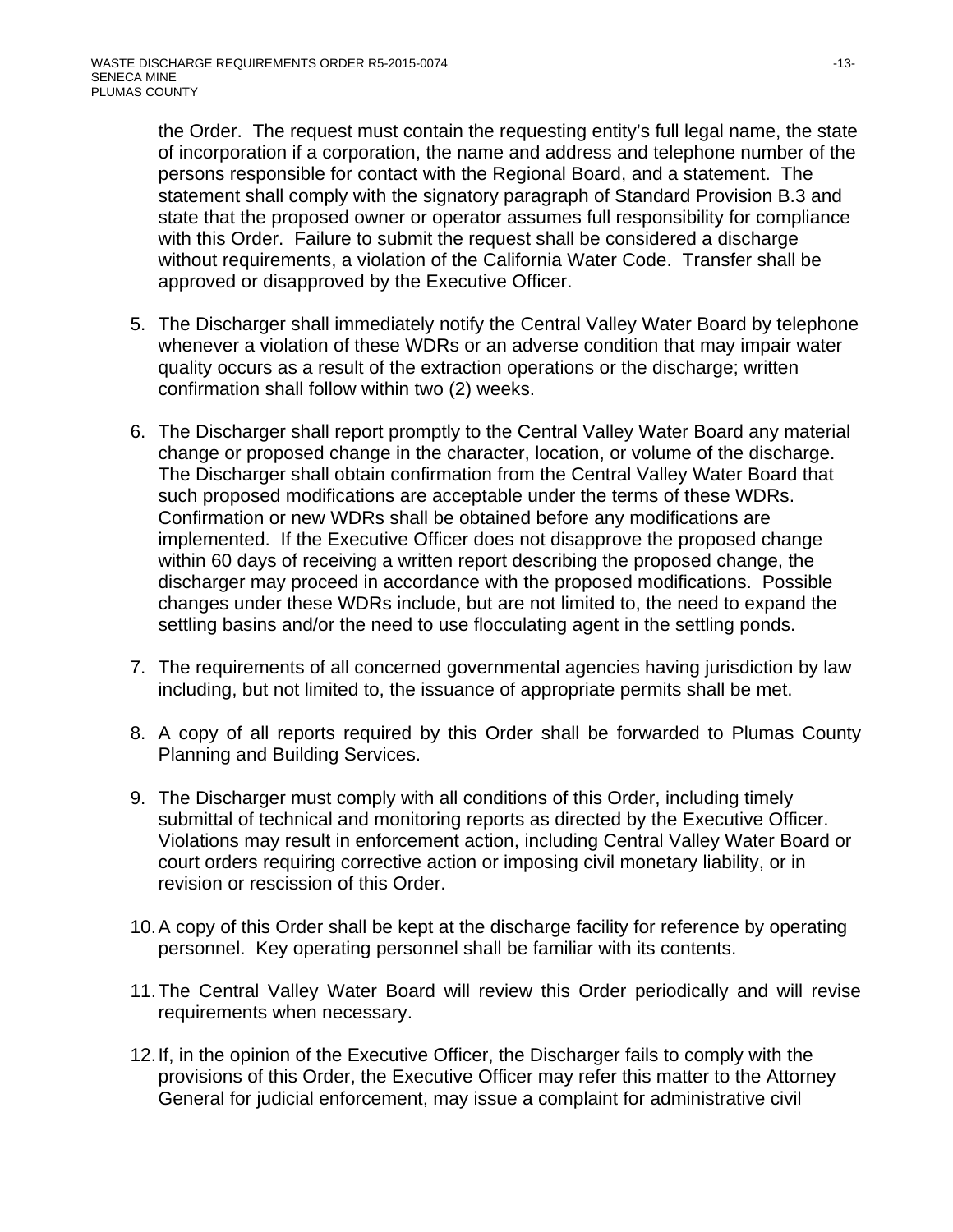liability, or may take other enforcement actions. Failure to comply with this Order may result in the assessment of Administrative Civil Liability of up to \$10,000 per violation, per day, depending on the violation, pursuant to the Water Code, including sections 13268, 13350 and 13385. The Central Valley Water Board reserves its right to take any enforcement actions authorized by law.

Any person aggrieved by this action of the Central Valley Water Board may petition the State Water Board to review the action in accordance with Water Code section 13320 and California Code of Regulation, title 23, section 2050 and following. The State Water Board must receive the petition by 5:00 p.m., 30 days after the date of the Order, except that if the thirtieth day following the date of this Order falls on a Saturday, Sunday, or state holiday, the petition must be received by the State Water Board by 5:00 p.m. on the next business day. Copies of the law and regulations applicable to filing petitions may be found on the Internet at: http://www.waterboards.ca.gov/public\_notices/peitions/water\_quality or will be provided upon request.

I, PAMELA C. CREEDON, Executive Officer, do hereby certify the foregoing is a full, true, and correct copy of an Order adopted by the California Regional Water Quality Control Board, Central Valley Region, on 5 June 2015.

*Original signed by* 

\_\_\_\_\_\_\_\_\_\_\_\_\_\_\_\_\_\_\_\_\_\_\_\_\_\_\_\_\_\_\_\_\_\_ PAMELA C. CREEDON, Executive Officer

GRL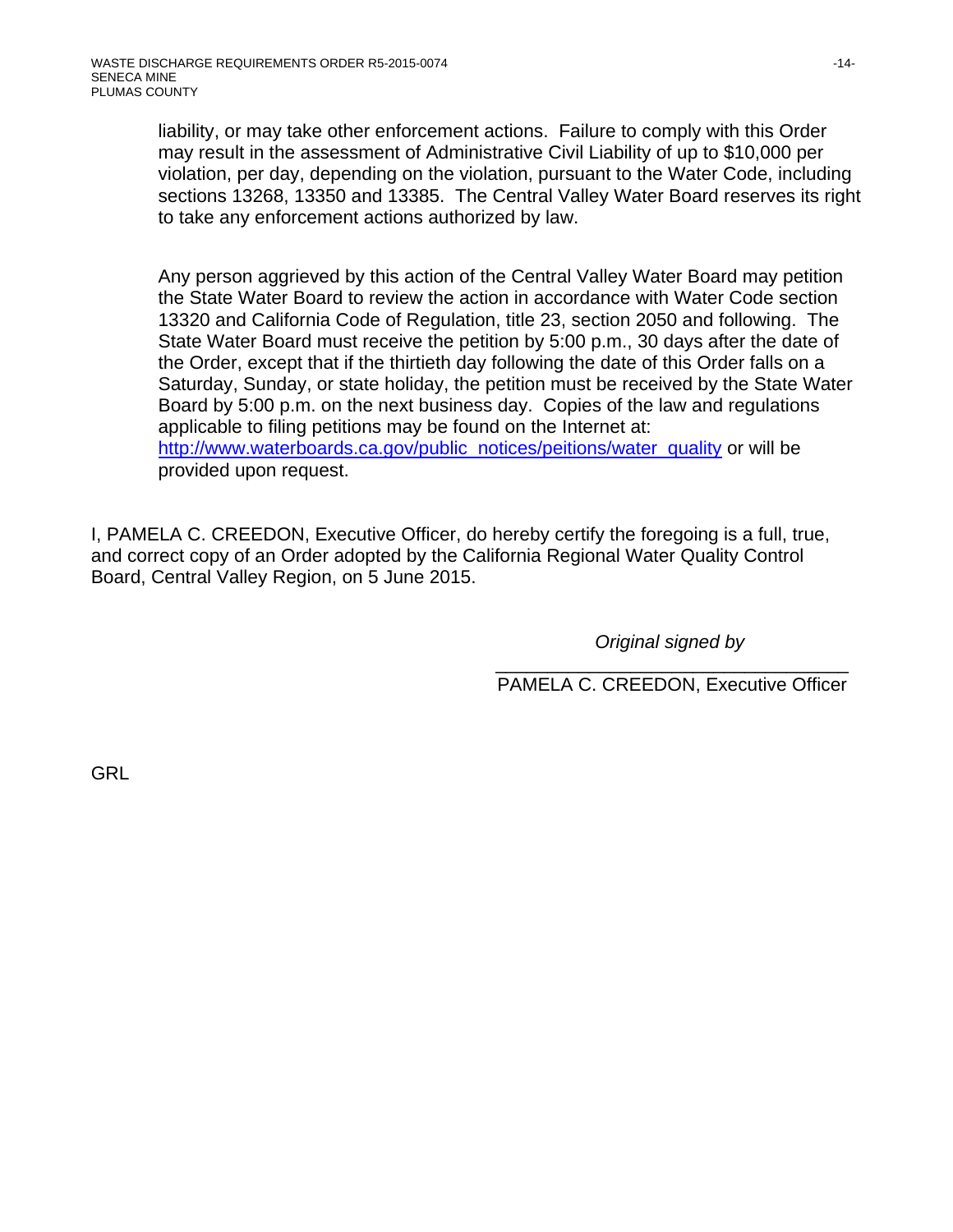### CALIFORNIA REGIONAL WATER QUAILITY CONTROL BOARD CENTRAL VALLEY REGION

#### MONITORING AND REPORTING PROGRAM R5-2015-0074

#### WASTE DISCHARGE REQUIREMENTS FOR SENECA GOLD, LLC, LORRIE PREIM AND DAVID PREIM SENECA MINE PLUMAS COUNTY

The Discharger shall not implement any changes to this Monitoring and Reporting Program (MRP) unless and until the Central Valley Water Board or Executive Officer issues a revised MRP.

The time, date, and location of each sample shall be recorded on the sample chain of custody form. Field test instruments (such as electrical conductivity) may be used provided that:

- 1. The operator is trained in the proper use and maintenance of the instrument;
- 2. The instruments are field calibrated prior to each use;
- 3. Instruments are serviced and/or calibrated by the manufacturer at the recommended frequency; and
- 4. Field calibration reports are submitted as described in the "Reporting" section of the MRP

## **PROCESS WATER AND MINE PIT WATER MONITORING**

The Discharger's process water system used to wash the placer deposits and separate the gold and heavy minerals includes recycling water from the mining pit through the mineral recovery circuit after which the separated fine grained material and wash water flow through a dewatering area before the process water returns to the pit as shown on Attachment B. Staff gages for freeboard monitoring shall be established in both the process water pond and the mine pit. Samples of the process water shall be representative of the contents of the pond and shall be collected at the frequency and analyzed for the constituents listed below.

| Constituent/Parameter | Units          | Sampling<br>Frequency     |
|-----------------------|----------------|---------------------------|
| Freeboard             | Feet, 0.1 Feet | Weekly $1$                |
| pH                    | pH units       | June $1^2$ , September 1, |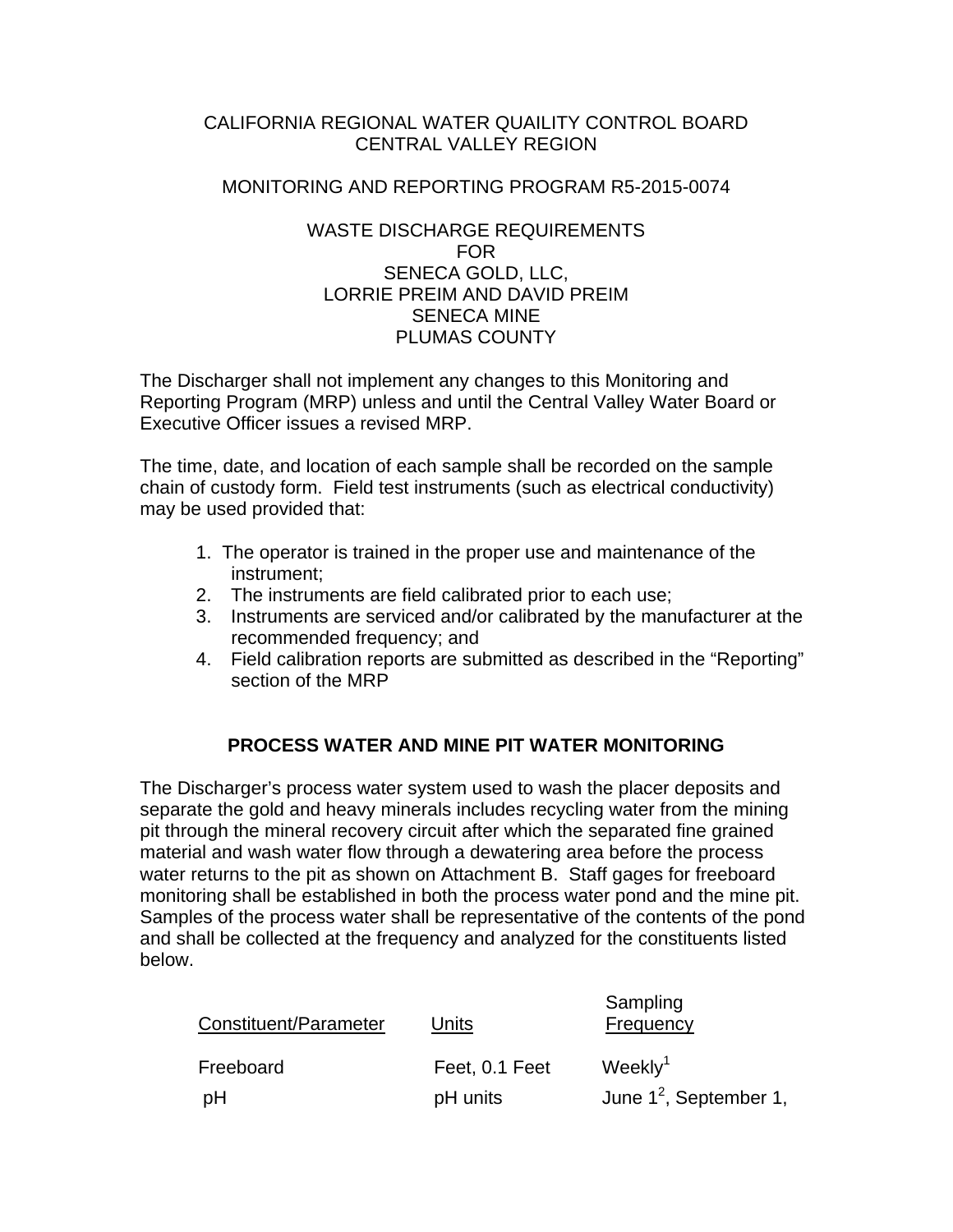| <b>Electrical Conductivity</b> | µmbos/cm  | November $1^3$<br>June $1^2$ , September 1,<br>November $1^3$ |
|--------------------------------|-----------|---------------------------------------------------------------|
| Arsenic (dissolved)            | $\mu$ g/l | June $1^2$ , September 1,<br>November $1^3$                   |
|                                |           |                                                               |

<sup>1</sup> Sampling of freeboard shall be required only when the mine is operational from the spring to fall.

2 Samples designated for June shall be obtained at the beginning of the operating season, regardless of the date mining operations begin.  $3$  Samples designated for November shall be obtained at the end of the operating season, regardless of the date mining operations cease.

## **SURFACE WATER MONITORING**

Surface water monitoring stations shall be established on the North Fork Feather River within 100 feet downstream and 100 feet upstream of the property boundaries. Surface water samples shall be representative of the North Fork Feather River and shall be collected at the frequency and analyzed for the constituents listed below:

| Constituent/Parameter          | Units       | Sampling<br>Frequency |
|--------------------------------|-------------|-----------------------|
| Turbidity                      | <b>NTUs</b> | Monthly <sup>1</sup>  |
| pH                             | pH units    | Monthly <sup>1</sup>  |
| <b>Electrical Conductivity</b> | umhos/cm    | Monthly <sup>1</sup>  |
| Arsenic (dissolved)            | µg/l        | Monthly <sup>1</sup>  |

<sup>1</sup>Sampleing and analyses of surface waters is required only during the months the mine is operational from spring to fall.

## **REPORTING**

In reporting the monitoring data, the Discharger shall arrange the data in tabular form so that the date, the constituents, and the concentrations are readily discernible. The data shall be summarized in such a manner to illustrate clearly the compliance with waste discharge requirements.

Monitoring reports shall be submitted to the Central Valley Water Board on a quarterly bases. Monitoring reports shall be submitted by the **1st day of the**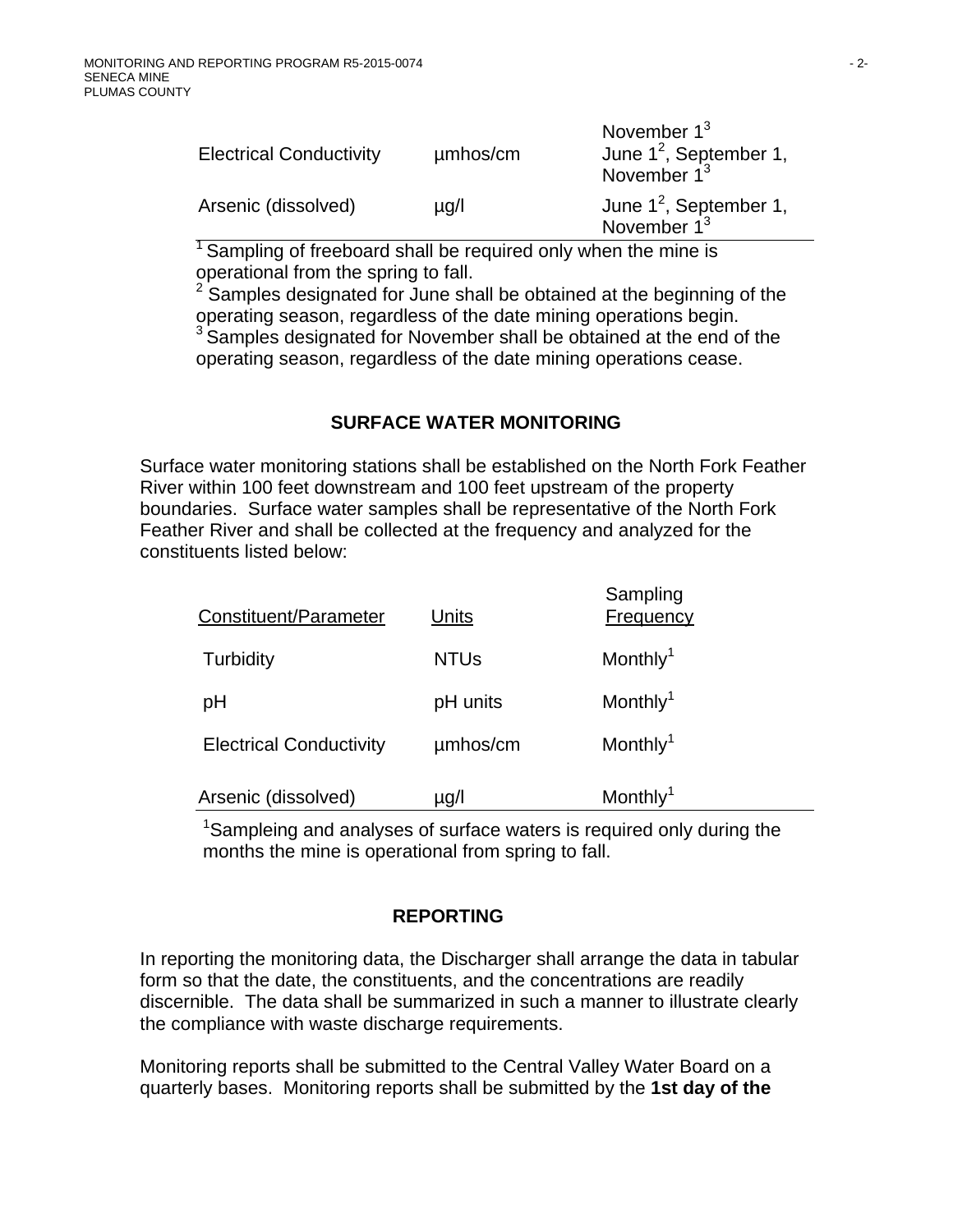**second month** following data collection. At a minimum, the reports shall include:

- 1. Results of the process water pond, mine pit, and surface water monitoring if required for that period.
- 2. A comparison of monitoring data to the discharge specification and an explanation of any violation of those requirements
- 3. Copies of laboratory analytical report(s)
- 4. A calibration log verifying calibration of all hand held monitoring instruments and devices used to comply with the prescribed monitoring program.
- 5. A scaled map showing relevant structures and features (including the migrating pit and processing equipment), and the locations of the surface water and process water sampling stations.

The results of any monitoring done more frequently than required at the locations specified in the Monitoring and Reporting Program shall be reported to the Central Valley Water Board in the next regularly scheduled report.

A letter transmitting the self-monitoring reports shall accompany each report. The letter shall include a discussion of WDRs violation during the reporting period, and actions taken or planned for correcting each violation. The transmittal letter shall contain a statement by the Discharger, or the Discharger's authorized agent, under the penalty of perjury, that to the best of the signer's knowledge the report is true, accurate, and complete pursuant to Section B.3 of the Standard provisions and Reporting Requirements.

## **ANNUAL REPORT**

At the end of annual operations, the Discharger shall submit a report describing what actions have been taken to stabilize the site against erosion and prevent the discharge of sediment, turbidity, and process water to surface waters.

Upon written request of the Central Valley Water Board, the Discharger shall submit a report to the Central Valley Water Board by 30 January of each year. The report shall contain both tabular and graphical summaries of the monitoring data obtained during the previous year. In addition, the Discharger shall discuss the compliance record and the corrective actions taken or planned that may be needed to bring the discharge into full compliance with the waste discharge requirements.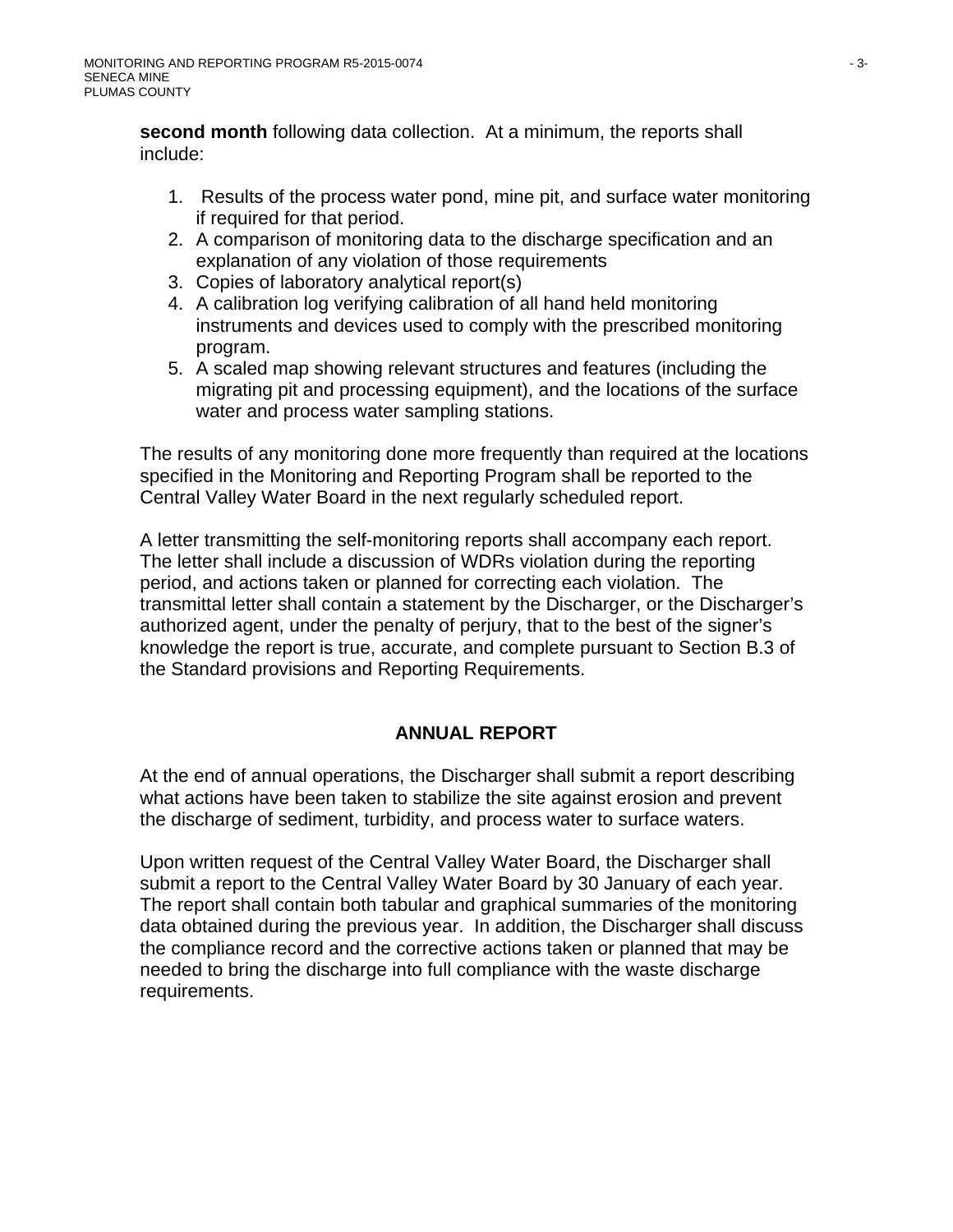The Discharger shall implement the above monitoring program as of the date of this Order.

*Original signed by* 

**Canadian Controllering Controllering Controllering Controllering Controllering Controllering Controllering Controllering Controllering Controllering Controllering Controllering Controllering Controllering Controllering Co** 

PAMELA C. CREEDON, Executive Officer

5 June 2015

GRL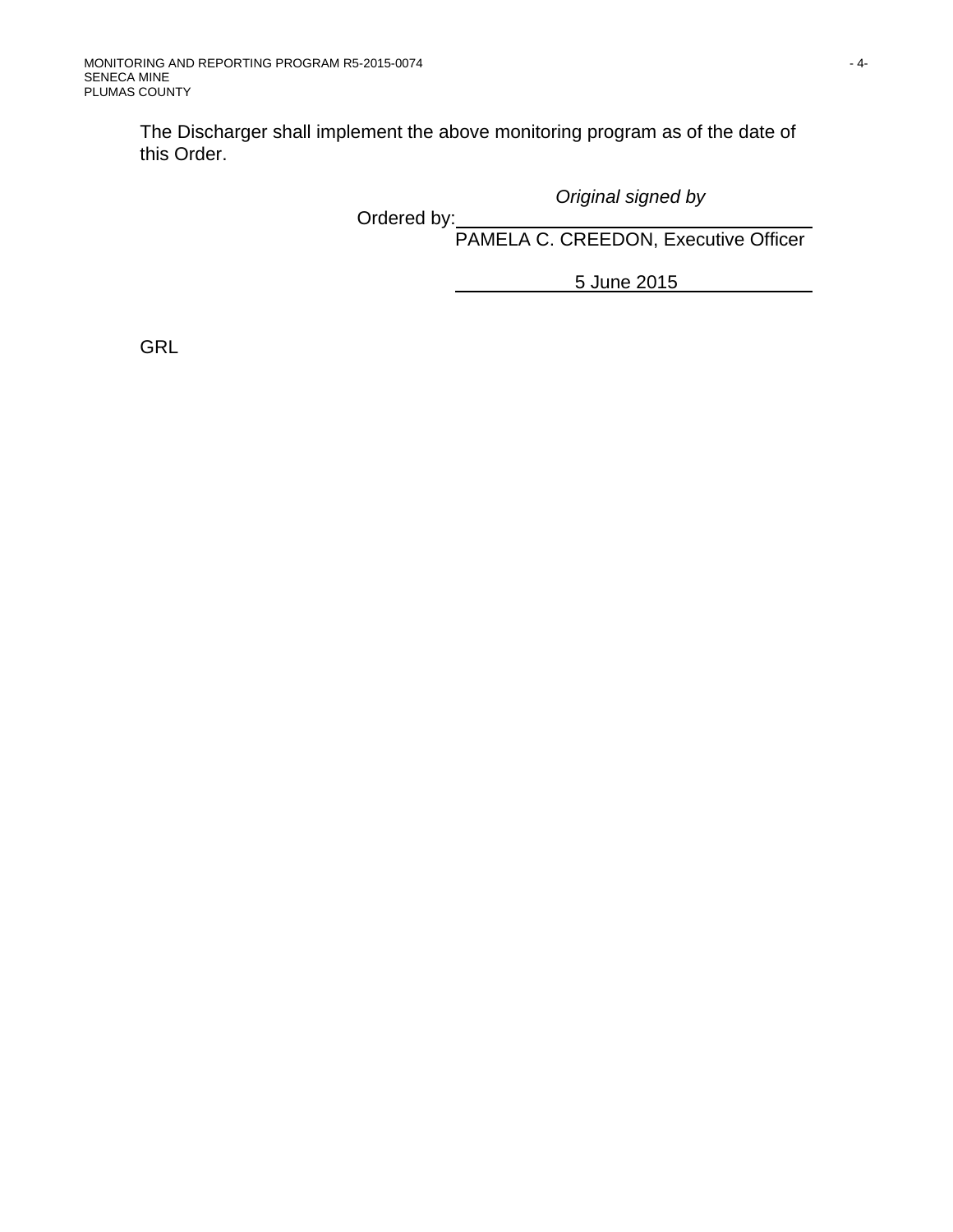### ATTACHMENT A

#### ORDER R R5-2015-0 0074 SENECA A MINE PLUMAS COUNTY

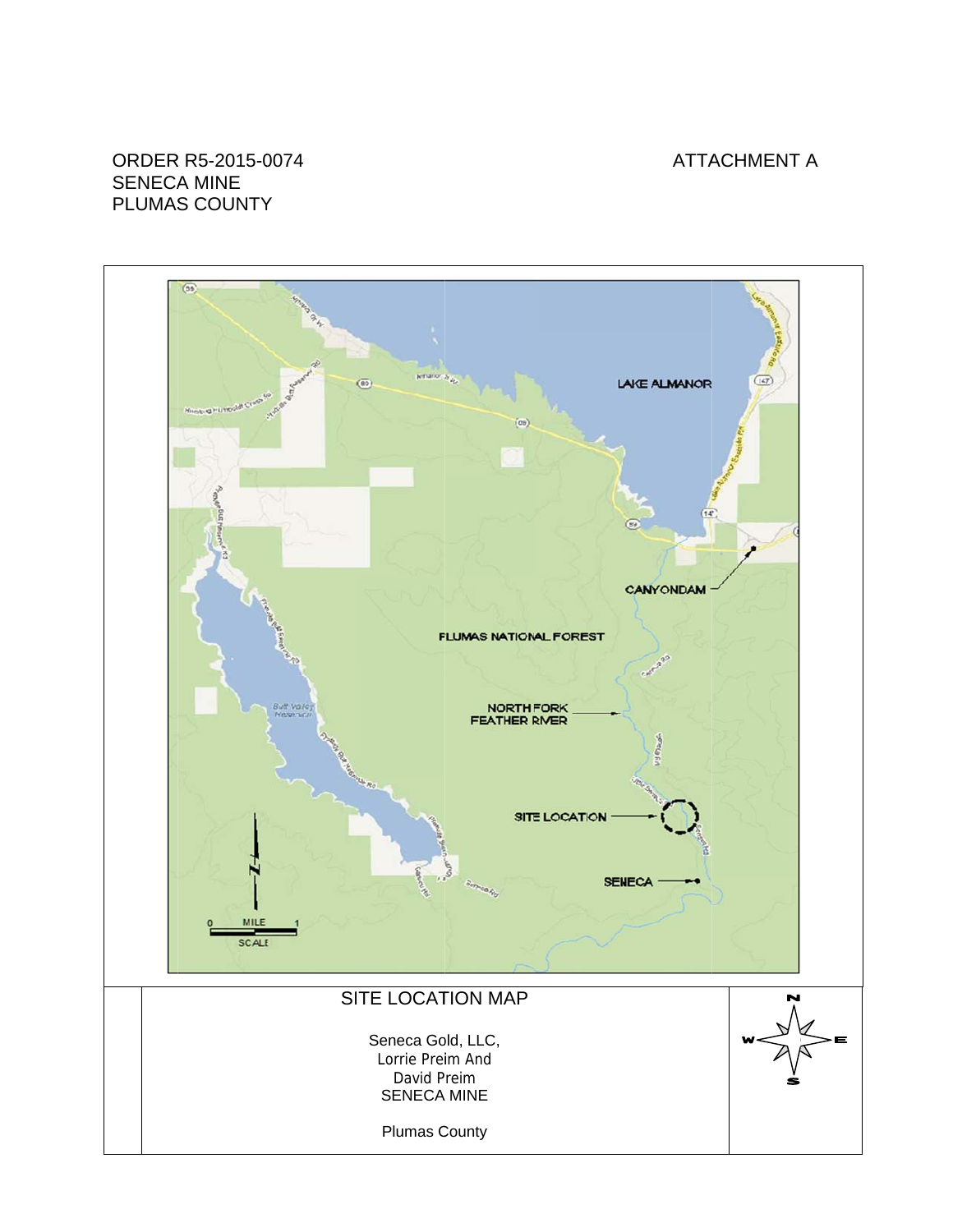#### **ATTACHMENT B**

# ORD ER R5-201 15-0074 SENE ECA MINE

PLUMAS COUNTY



LOADER OR CONVEYOR.

#### **SCHEMATIC OF MINING PROCESS**

Seneca Gold, LLC Lorrie Preim And D avid Preim SENECA MINE Plu mas County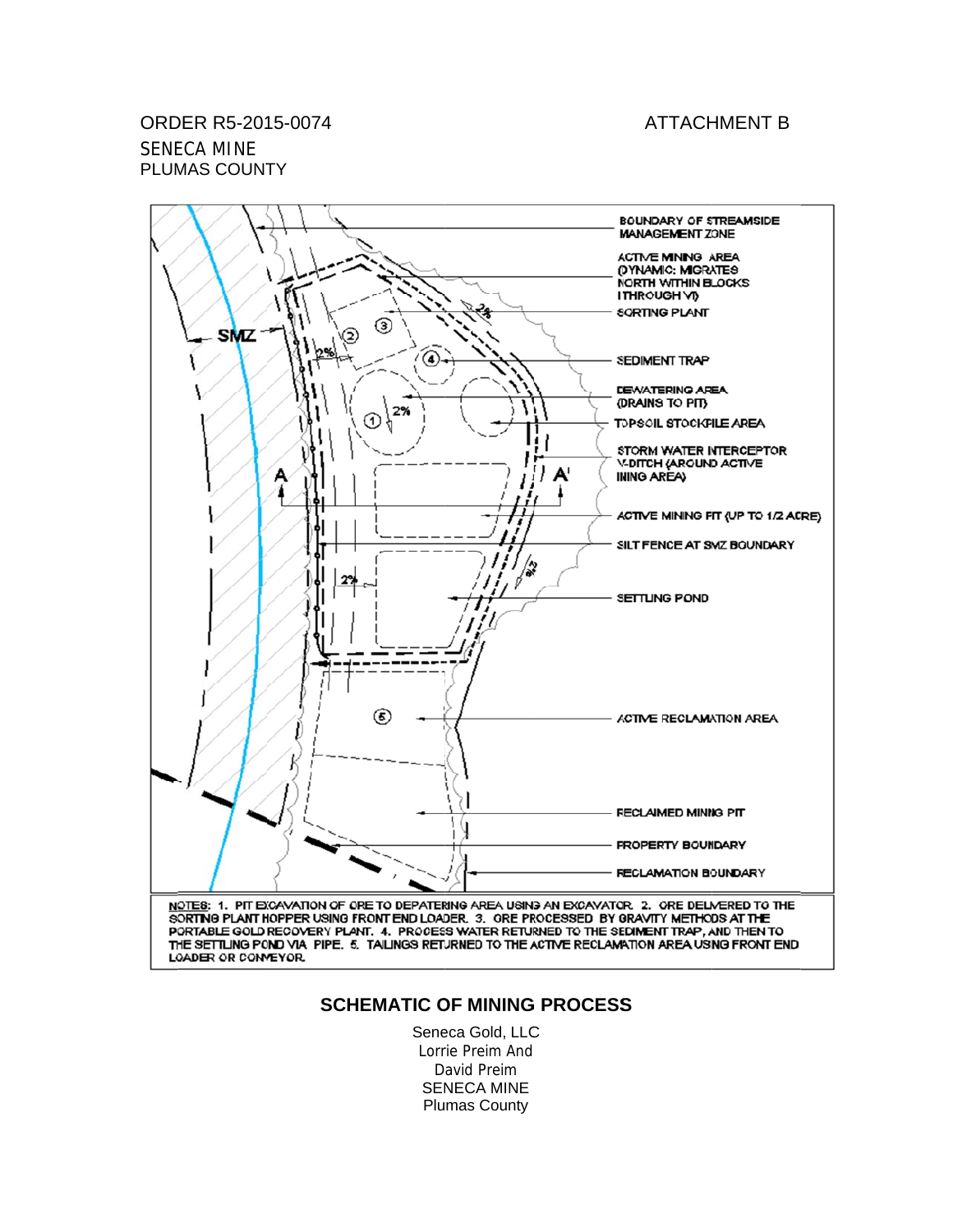### **INFORMATION SHEET**

WASTE DISCHARGE REQUIREMENTS ORDER R5-2015-0074 SENECA GOLD, LLC, LORRIE PREIM AND DAVID PREIM SENECA MINE PLUMAS COUNTY

Seneca Gold, LLC, Lorrie Preim and David Preim propose to re-open the Seneca Mine, an existing but abandoned placer gold mine in the remote mountains of northern Plumas County. The mine itself is on 30 acres of the 60 acre property. Mining operations include the phased excavation of 19 acres of river gravels, much of which has been previously worked, as well as undisturbed bench gravel deposits. Concurrent reclamation will proceed as the phased mining progresses. The mining pit will be backfilled, regraded and replanted as the pit migrates through the gravel deposits. Operations are set back from the North Fork Feather River to preserve riparian vegetation and protect water quality. Seneca Gold, LLC will operate the mine. The real property is owned by Lorrie Preim and David Preim.

The mining operation is separated into 3 phases and is expected to last 12 years. Mining will be confined to annual increments of two acres at a time, and the mining pit will be limited to one-half acre in size. Tailings will be used to backfill the southern portion of the pit as the pit is excavated northward. Excavation will be by bucket type excavator to a maximum depth of 25 feet bgs in Phase 1 and Phase 2, and to a maximum depth of 60 feet in Phase 3. Ore bearing material will be transported by end loader or conveyor to an adjacent portable gold recovery plant. The plant will use mechanical means and process water to separate heavy gold bearing minerals from the placer deposits. The heavy gold bearing minerals will be collected and further processed and the gold concentrated with additional water and jigs, sluices, and vibratory tables. No chemicals will be used in the mineral recovery system. The resulting tailings comprised of clays, silts, sands, and gravels, are stockpiled for reclamation or immediately placed in open mine pit for reclamation. The Operations Plan estimates that a total of 480,000 cubic yards of material will be excavated and returned to the mine over the life of the project.

Up to 24,000 gallons of water will be recycled through the gold recovery process to separate the clay, silt, sand, and gravel from the gold bearing minerals. The water and tailings, classified as a Group C mining waste, will be contained in a maximum one-half acre mining pit and settling pond with no discharge to surface waters. The source of the process water will be storm water, or will be pumped from a reserve pond. No water is to be diverted from the river. The pond is sized to hold the precipitation expected from the 100-year annual precipitation plus the 25-year, 24 hour storm event without overtopping.

The site is periodically inaccessible during the winter due to snow. The mine plans to operate from spring to late fall as the weather and access allows, commonly from April